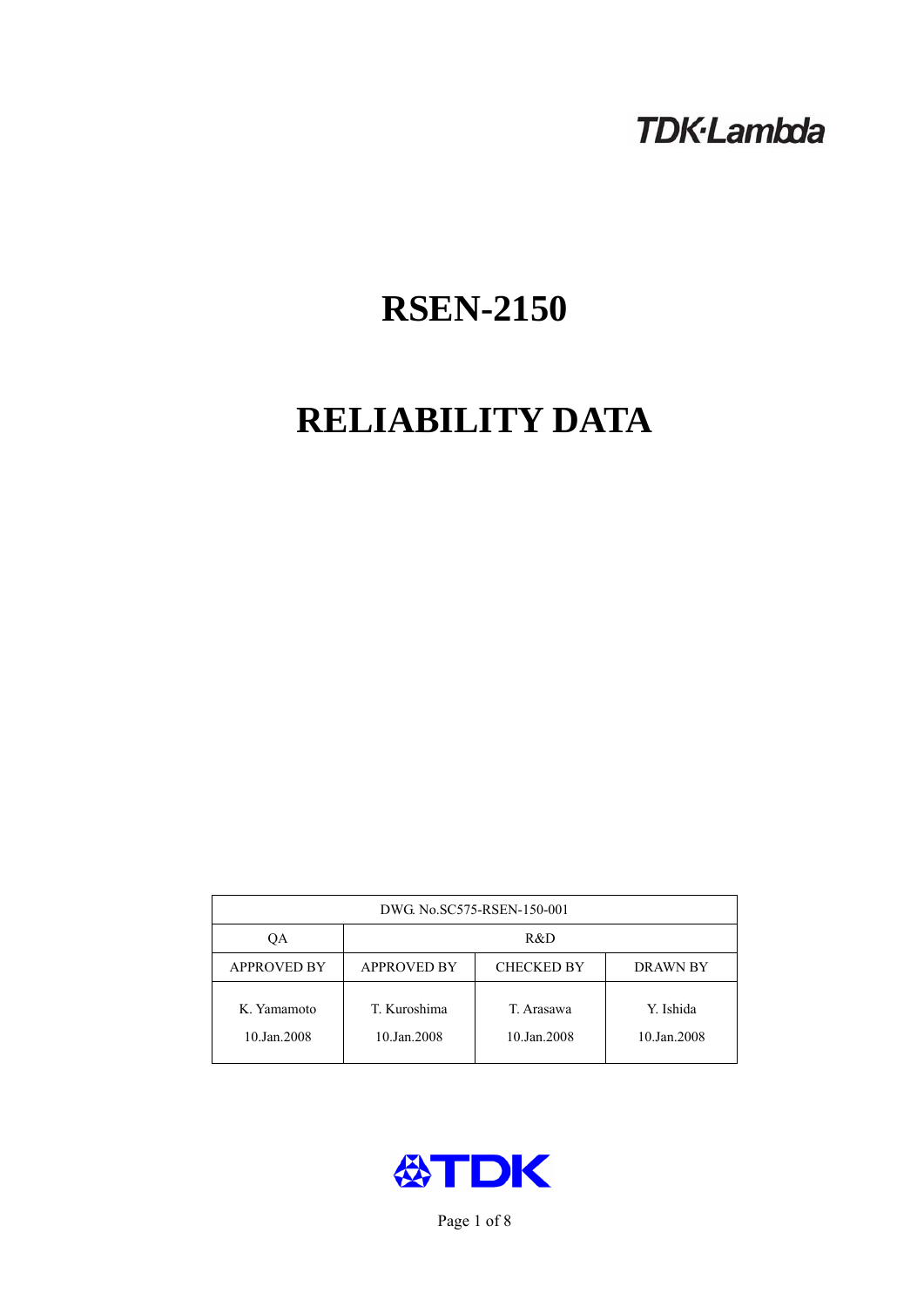#### **RSEN-2150**

# **I N D E X**

|                                     | Page   |
|-------------------------------------|--------|
| 1. Calculated Values of MTBF        | Page-3 |
| 2. Vibration Test                   | Page-4 |
| 3. Heat Cycle Test                  | Page-5 |
| 4. Humidity Test                    | Page-6 |
| 5. High Temperature Resistance Test | Page-7 |
| 6. Low Temperature Storage Test     | Page-8 |

The following data are typical values. As all units have nearly the same characteristics, the data to be considered as ability values.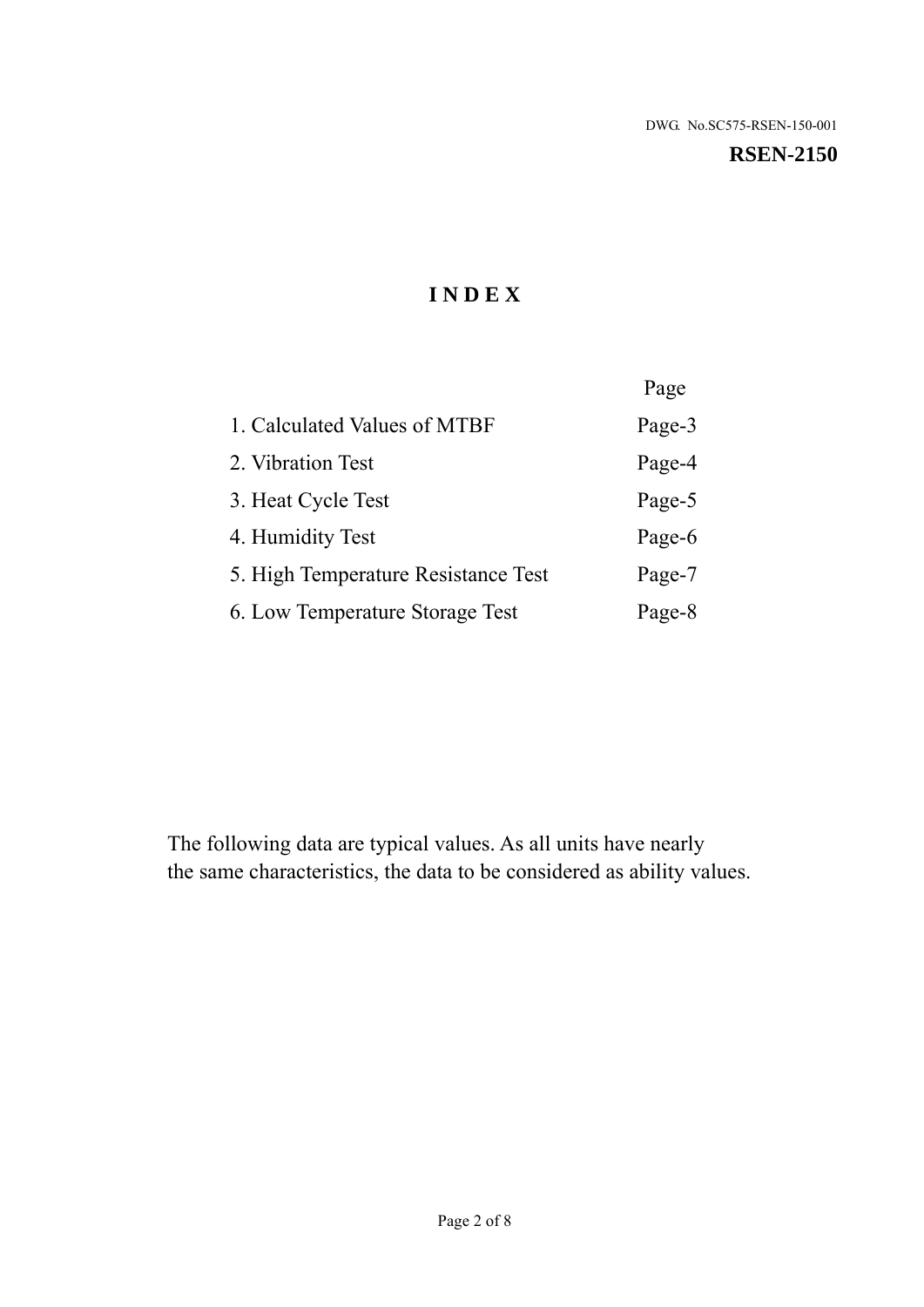#### **RSEN-2150**

1. Calculated values of MTBF

MODEL : RSEN-2150

(1) Calculating Method

 Calculated based on parts stress reliability projection of MIL-HDBK-217F NOTICE2.

Individual failure rates  $\lambda$  G is given to each part and MTBF is calculated by the count of each part.

$$
MIBF = \frac{1}{\lambda_{\text{equip}}} = \frac{1}{\sum_{i=1}^{n} N_i (\lambda_G \pi_Q)_i} \times 10^6 \text{ (hours)}
$$

| $\lambda$ equip | : Total equipment failure rate (Failure $/ 10^6$ Hours)                   |
|-----------------|---------------------------------------------------------------------------|
| $\lambda$ G     | : Generic failure rate for the $\hbar$ generic part                       |
|                 | (Failure/ $10^6$ Hours)                                                   |
| Ni              | : Quantity of <i>i</i> th generic part                                    |
| N               | : Number of different generic part categories                             |
| $\pi_Q$         | : Generic quality factor for the <i>i</i> th generic part ( $\pi Q = 1$ ) |

- (2) MTBF Values
	- GF : Ground, Fixed

 $MTBF = 5,235,054$  (Hours)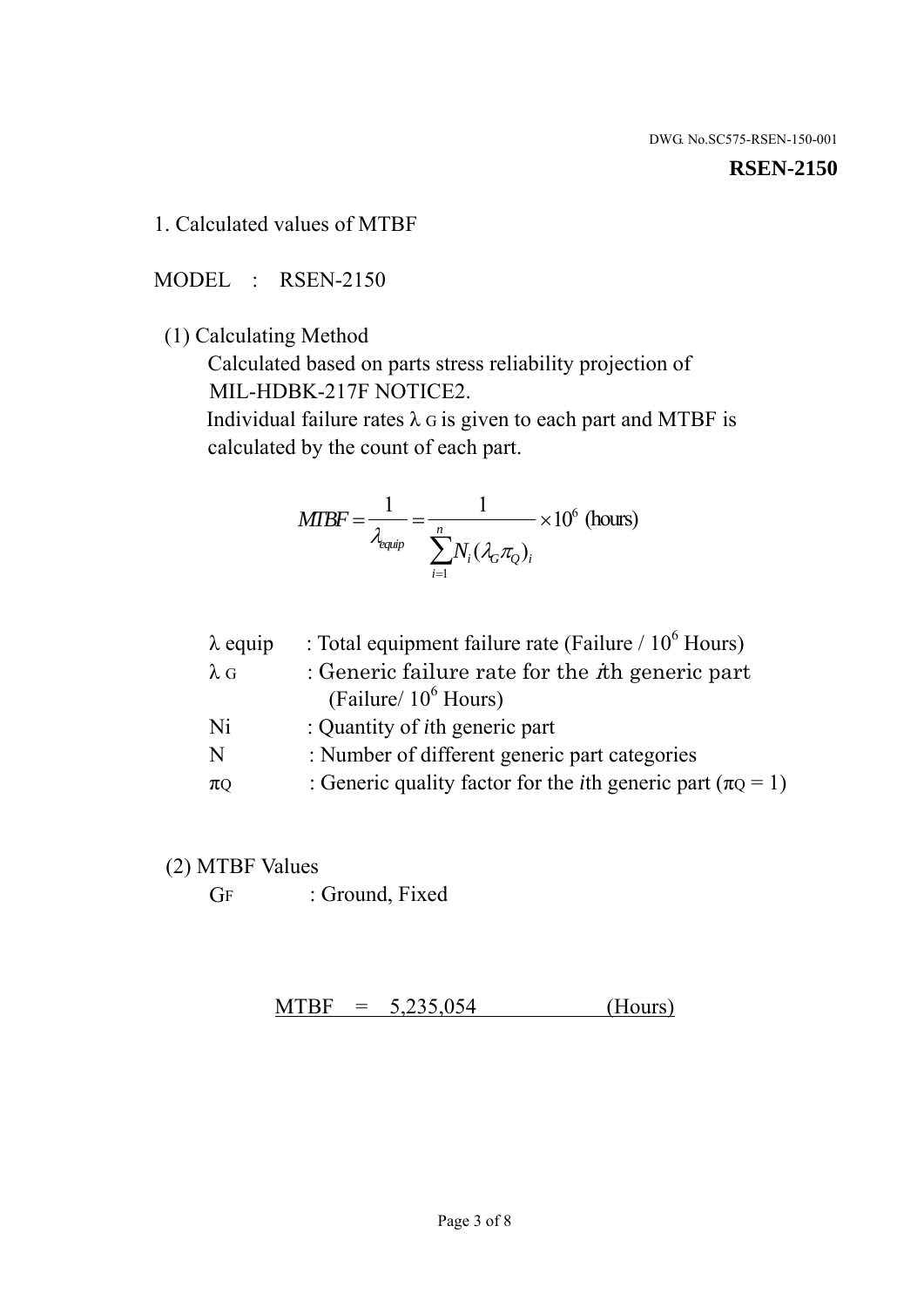#### **RSEN-2150**

2. Vibration Test

# MODEL : RSEN-2150 (Representation Product : RTHN-5150)

- (1) Vibration Test Class Frequency Variable Endurance Test
- (2) Equipment Used Controller VS-1000-6, Vibrator 905-FN ( IMV CORP.)
- (3) The Number of D.U.T. (Device Under Test) 2 units
- (4) Test Condition
	- · Frequency : 10~55Hz
	- · Amplitude : 0.7mm, Sweep for 1 min.
	- · Dimension and times : X, Y and Z directions for 0.5 hours each.

# (5) Test Method

Fix the D.U.T. on the fitting-stage

# (6) Test Results

PASS

#### Typical Sample Data

| Check item                         | Spec.                           |                   | <b>Before Test</b>  | After Test          |
|------------------------------------|---------------------------------|-------------------|---------------------|---------------------|
|                                    | Differential Mode: 25dBmin.     | $0.2$ MHz         | 75.15               | 75.10               |
|                                    |                                 | 30 MHz            | 56.05               | 56.05               |
| Attenuation (dB)                   |                                 | $0.1$ MHz         | 32.80               | 32.80               |
|                                    | Common Mode: 25dBmin.           | 10 MHz            | 38.70               | 38.20               |
| Leakage Current (mA)               | 5mA max.(500V, 60Hz)            | Line1             | 2.68                | 2.67                |
|                                    |                                 | Line <sub>2</sub> | 2.68                | 2.67                |
|                                    |                                 | Line3             | 2.69                | 2.68                |
| DC Resistance $(m\Omega)$          | 6m $\Omega$ max.                |                   | 2.54                | 2.54                |
| <b>Test Voltage</b>                | $L-L: 2192Vdc$ 60s.             |                   | OK                  | OK                  |
|                                    | $L-E$ : 2500Vac 60s.            |                   |                     |                     |
| Isolation Resistance ( $M\Omega$ ) | $100M \Omega$ min. (500Vdc 60s) |                   | $1.0 \times 10^{7}$ | $1.0 \times 10^{7}$ |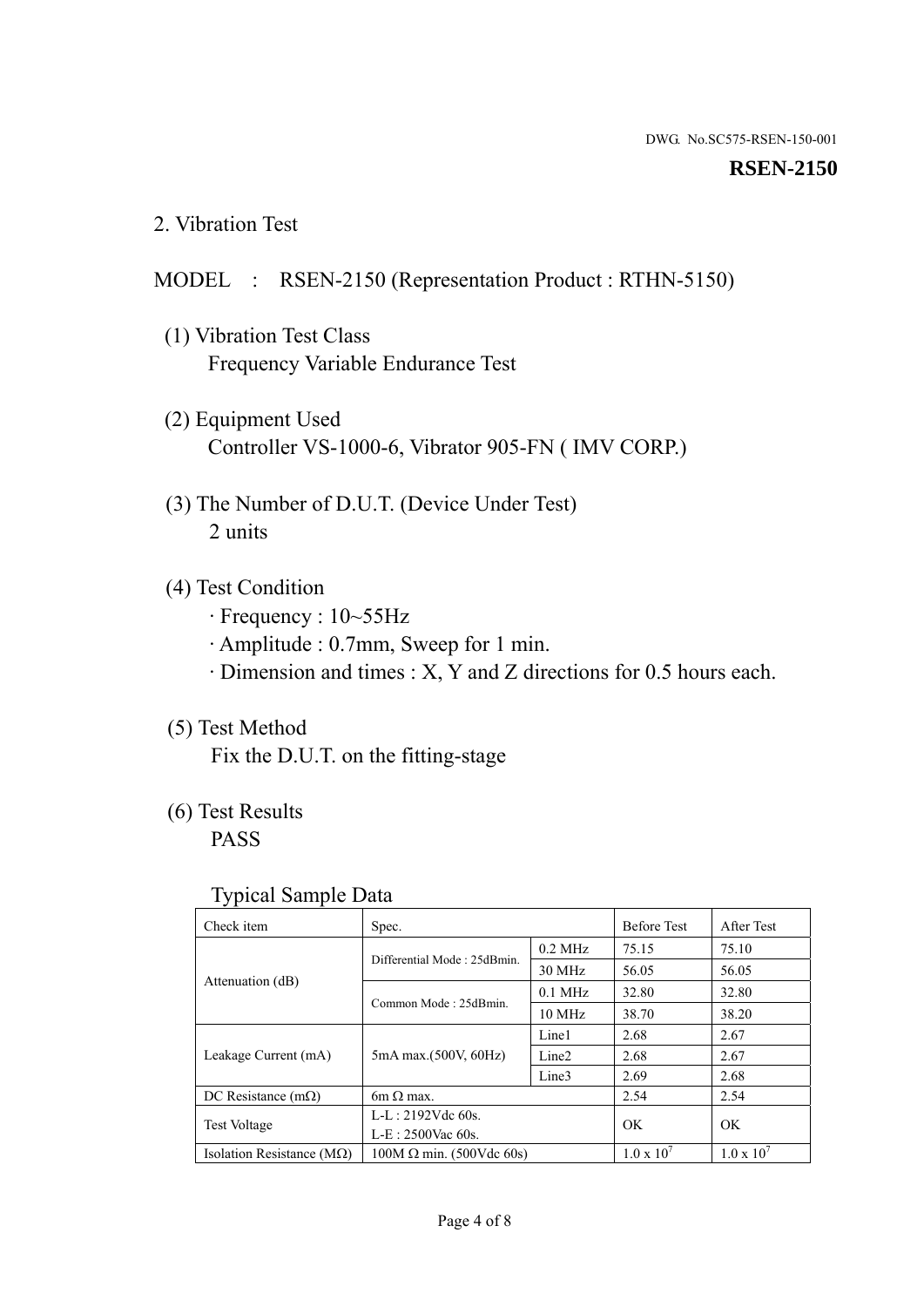1 cycle

30min.

3min.

30min.

3. Heat Cycle Test

### MODEL : RSEN-2150 (Representation Product : RTHN-5150)

- (1) Equipment Used TEMPERATURE CHAMBER TSA-71H-W (ESPEC CORP.)
- (2) The Number of D.U.T. (Device Under Test) 2 units
- (3) Test Conditions
	- · Ambient Temperature : -25~+85°C · Test Cycles : 100cycles
- (4) Test Method

 Before the test check if there is no abnormal characteristics and put the D.U.T. in the testing chamber. Then test it in the above cycles, After the test is completed leave it for 1 hour at room temperature and check it if there is no abnormal each characteristics.

+85°C

 $-25^{\circ}$ C

(5) Test Results

PASS

| <b>Typical Sample Data</b> |  |  |
|----------------------------|--|--|
|                            |  |  |

| Check item                         | Spec.                           |                   | <b>Before Test</b>  | After Test          |
|------------------------------------|---------------------------------|-------------------|---------------------|---------------------|
|                                    | Differential Mode: 25dBmin.     | $0.2$ MHz         | 68.95               | 73.65               |
|                                    |                                 | $30$ MHz          | 57.70               | 54.75               |
| Attenuation (dB)                   | Common Mode: 25dBmin.           | $0.1$ MHz         | 33.50               | 31.50               |
|                                    |                                 | $10 \text{ MHz}$  | 40.25               | 40.40               |
| Leakage Current (mA)               | 5mA max.(500V, 60Hz)            | Line1             | 2.69                | 2.63                |
|                                    |                                 | Line <sub>2</sub> | 2.67                | 2.65                |
|                                    |                                 | Line3             | 2.67                | 2.65                |
| DC Resistance $(m\Omega)$          | 6m $\Omega$ max.                |                   | 2.47                | 2.44                |
| Test Voltage                       | $L-L: 2192Vdc$ 60s.             |                   | OK                  | OK                  |
|                                    | $L-E$ : 2500Vac 60s.            |                   |                     |                     |
| Isolation Resistance ( $M\Omega$ ) | $100M \Omega$ min. (500Vdc 60s) |                   | $1.0 \times 10^{7}$ | $1.0 \times 10^{7}$ |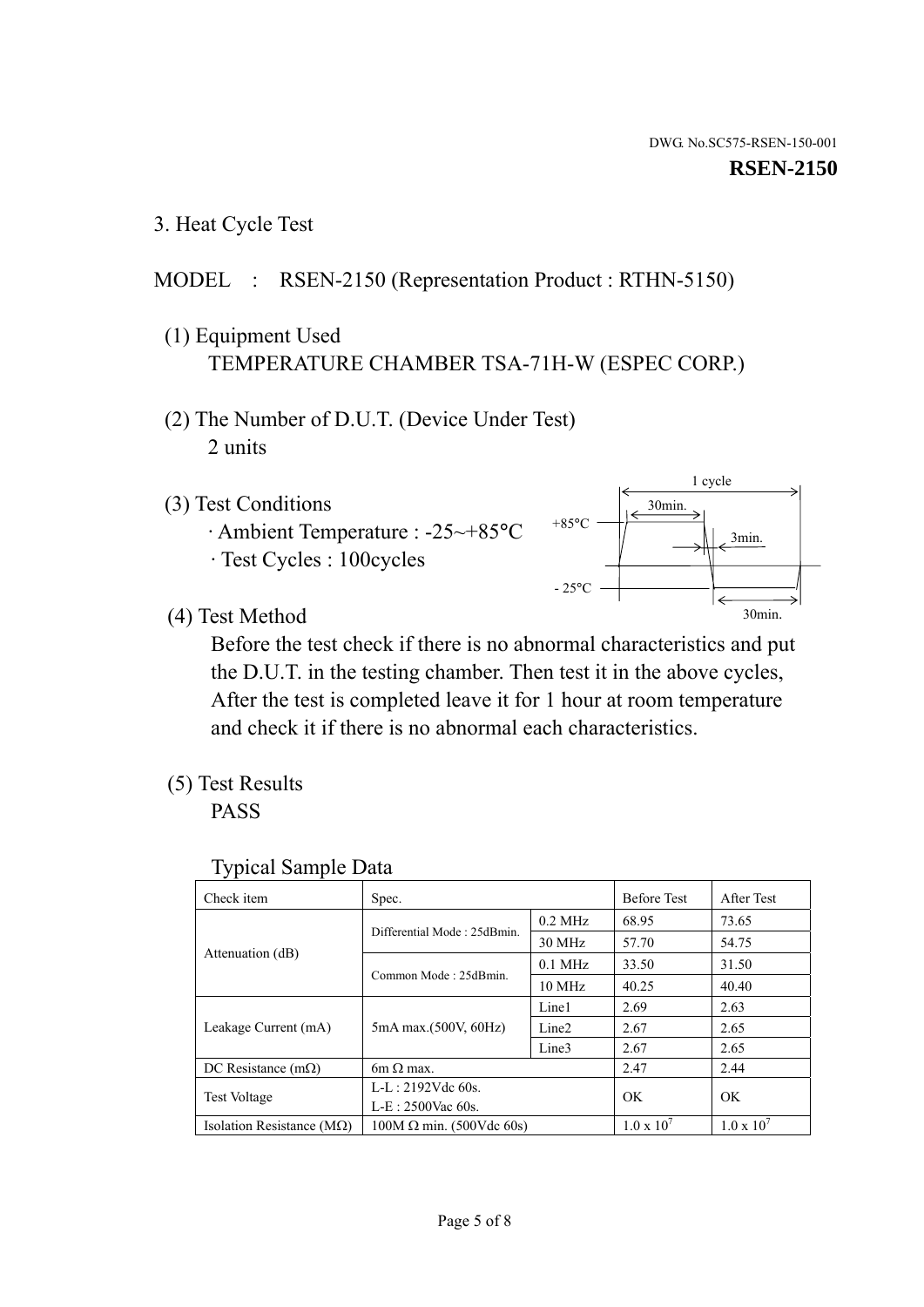4. Humidity Test

# MODEL : RSEN-2150 (Representation Product : RTHN-5150)

- (1) Equipment Used TEMP. & HUMID. CHAMBER PR-4KT (ESPEC CORP.)
- (2) The Number of D.U.T. (Device Under Test) 2 units

# (3) Test Conditions

- · Ambient Temperature : +40°C
- · Test Time : 500 hours
- · Ambient Humidity : 90~95% RH No Dewdrop

# (4) Test Method

 Before the test check if there is no abnormal characteristics and put the D.U.T. in the testing chamber. Then test it in the above conditions. After the test is completed leave it for 1 hour at room temperature and check it if there is no abnormal each characteristics.

# (5) Test Results

PASS

| Check item                         | Spec.                           |                   | <b>Before Test</b>  | After Test          |
|------------------------------------|---------------------------------|-------------------|---------------------|---------------------|
|                                    |                                 |                   |                     |                     |
|                                    | Differential Mode: 25dBmin.     | $0.2$ MHz         | 71.45               | 74.75               |
|                                    |                                 | 30 MHz            | 54.85               | 49.00               |
| Attenuation (dB)                   | Common Mode: 25dBmin.           | $0.1$ MHz         | 33.40               | 33.50               |
|                                    |                                 | $10$ MHz          | 39.15               | 39.90               |
| Leakage Current (mA)               | 5mA max.(500V, 60Hz)            | Line1             | 2.71                | 2.66                |
|                                    |                                 | Line <sub>2</sub> | 2.70                | 2.66                |
|                                    |                                 | Line3             | 2.69                | 2.66                |
| DC Resistance $(m\Omega)$          | $6m \Omega$ max.                |                   | 2.51                | 2.44                |
| <b>Test Voltage</b>                | $L-L: 2192Vdc$ 60s.             |                   | OK<br>OK            |                     |
|                                    | $L-E: 2500$ Vac 60s.            |                   |                     |                     |
| Isolation Resistance ( $M\Omega$ ) | $100M \Omega$ min. (500Vdc 60s) |                   | $1.0 \times 10^{7}$ | $1.0 \times 10^{7}$ |

#### Typical Sample Data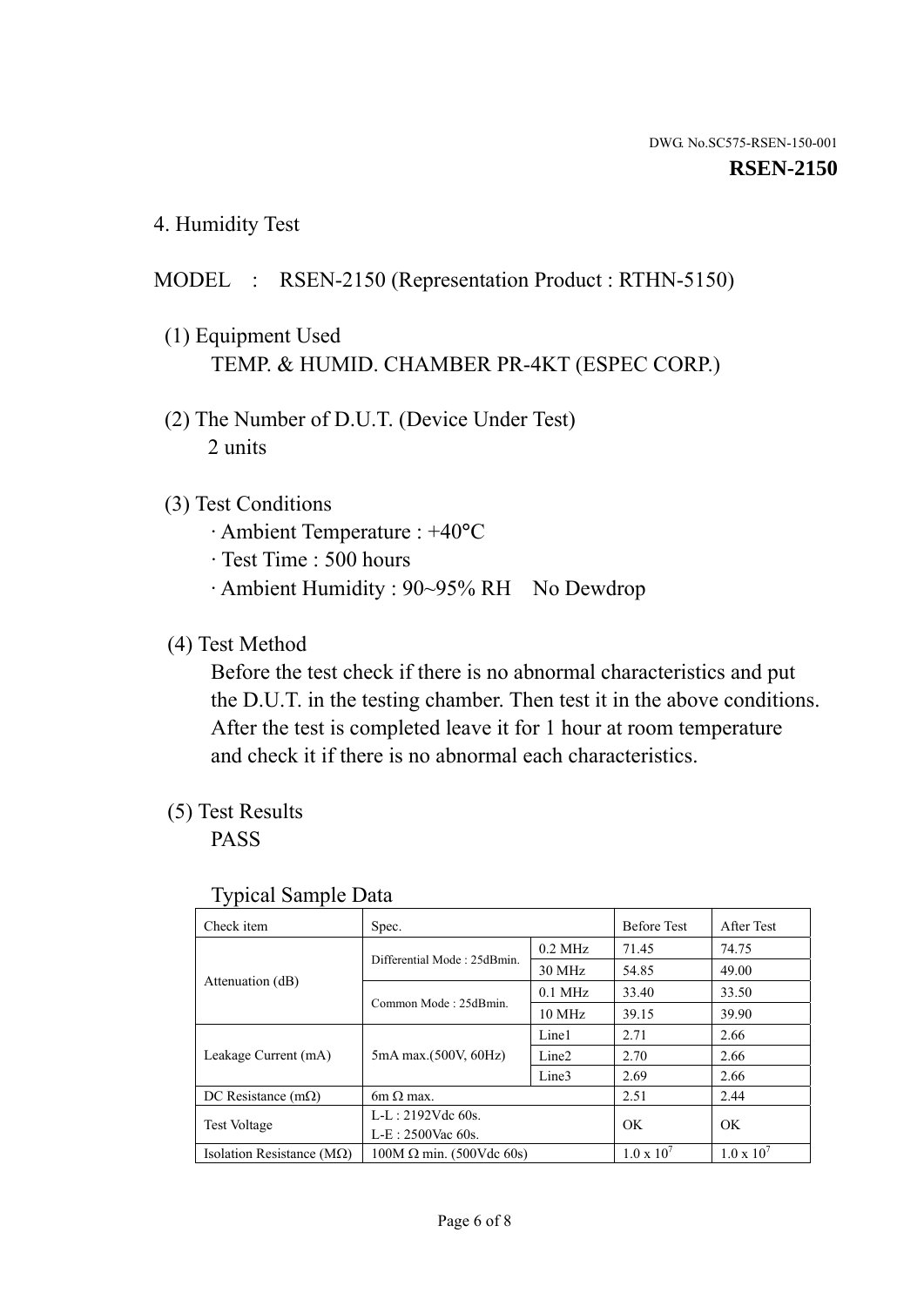5. High Temperature Resistance Test

### MODEL : RSEN-2150 (Representation Product : RTHN-5300)

- (1) Equipment Used TEMPERATURE CHAMBER PHH-300 ( ESPEC CORP.)
- (2) The Number of D.U.T. (Device Under Test) 2 units
- (3) Test Conditions
	- · Ambient Temperature : +50°C
	- · Test Time : 500 hours
	- · Operating : DC 300A
- (4) Test Method

 Before the test check if there is no abnormal characteristics and put the D.U.T. in the testing chamber. Then test it in the above conditions. After the test is completed leave it for 1 hour at room temperature and check it if there is no abnormal each characteristics.

(5) Test Results

PASS

| . .                                |                                 |                   |                     |                     |
|------------------------------------|---------------------------------|-------------------|---------------------|---------------------|
| Check item                         | Spec.                           |                   | <b>Before Test</b>  | After Test          |
|                                    | Differential Mode: 25dBmin.     | $0.2$ MHz         | 75.80               | 78.15               |
|                                    |                                 | 30 MHz            | 34.25               | 38.60               |
| Attenuation (dB)                   | Common Mode: 25dBmin.           | $0.5$ MHz         | 34.15               | 34.40               |
|                                    |                                 | 6 MHz             | 38.60               | 29.55               |
| Leakage Current (mA)               | 5mA max.(500V, 60Hz)            | Line1             | 2.72                | 2.65                |
|                                    |                                 | Line <sub>2</sub> | 2.72                | 2.66                |
|                                    |                                 | Line3             | 2.72                | 2.66                |
| DC Resistance $(m\Omega)$          | $2m \Omega$ max.                |                   | 1.02                | 0.99                |
| <b>Test Voltage</b>                | $L-L: 2192Vdc$ 60s.             |                   | OK.                 | OK.                 |
|                                    | $L-E: 2500$ Vac 60s.            |                   |                     |                     |
| Isolation Resistance ( $M\Omega$ ) | $100M \Omega$ min. (500Vdc 60s) |                   | $1.0 \times 10^{7}$ | $1.0 \times 10^{7}$ |

#### Typical Sample Data